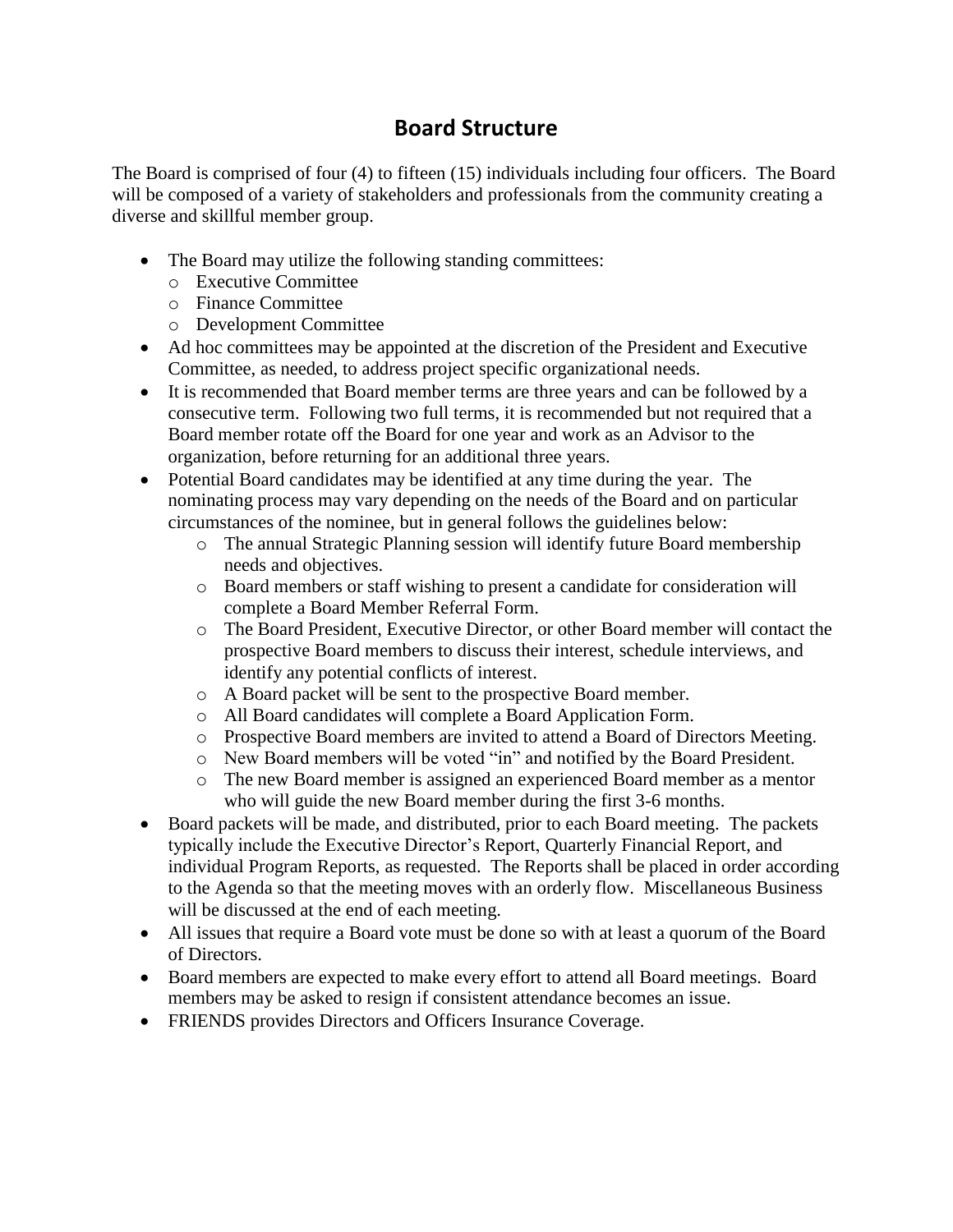# **Board Member Responsibilities**

The Board of Directors is responsible for ensuring that FRIENDS is fulfilling its mission and for the legal accountability of its operations. It is responsible for ensuring effective organizational and strategic planning and for ensuring that FRIENDS has adequate resources to carry out its mission. It is also responsible for hiring and evaluating the performance of the Executive Director.

#### **Community Relations**

 FRIENDS relies on its continuing strong relationships with local communities of Broomfield, Boulder, Jefferson, Adams, and Denver counties to support its mission and strategic goals. Board members act as important liaisons to these communities by representing and advocating for the overall interests of FRIENDS.

### **Fundraising**

 Active Board involvement in fundraising is critical in achieving both short-term and long-term goals. While involvement can take a variety of forms, Board members are expected to participate in fundraising efforts according to their own means and interests.

## **Financial and Organizational Oversight**

• The Board is the ultimate governing body of FRIENDS. As such, its members have a collective responsibility to ensure that the organization acts ethically and legally in its fiscal and organizational management and that FRIENDS is effectively and efficiently fulfilling its mission. This includes engaging in strategic planning and policy decisionmaking regarding major programming, fundraising initiatives, and annual audits and reports.

#### **Mission**

 It is essential that the Board have an informed understanding of and support for the mission of FRIENDS. This includes a general understanding of the Developmental Disabilities system and the relationship FRIENDS has with Imagine! and other Community Center Boards (CCB).

# **Code of Ethics**

FRIENDS Board of Directors will:

- Represent the interests of all people served by FRIENDS and not favor special interests inside or outside of FRIENDS;
- Not use FRIENDS or my service on this Board for my own personal advantage or for the advantage of friends, relatives or supporters;
- Approach all Board issues with an open mind, nonjudgmental attitude and respect for diverse opinions, and prepared to make the best decisions for the good of FRIENDS;
- Respect and support majority decisions of the Board;